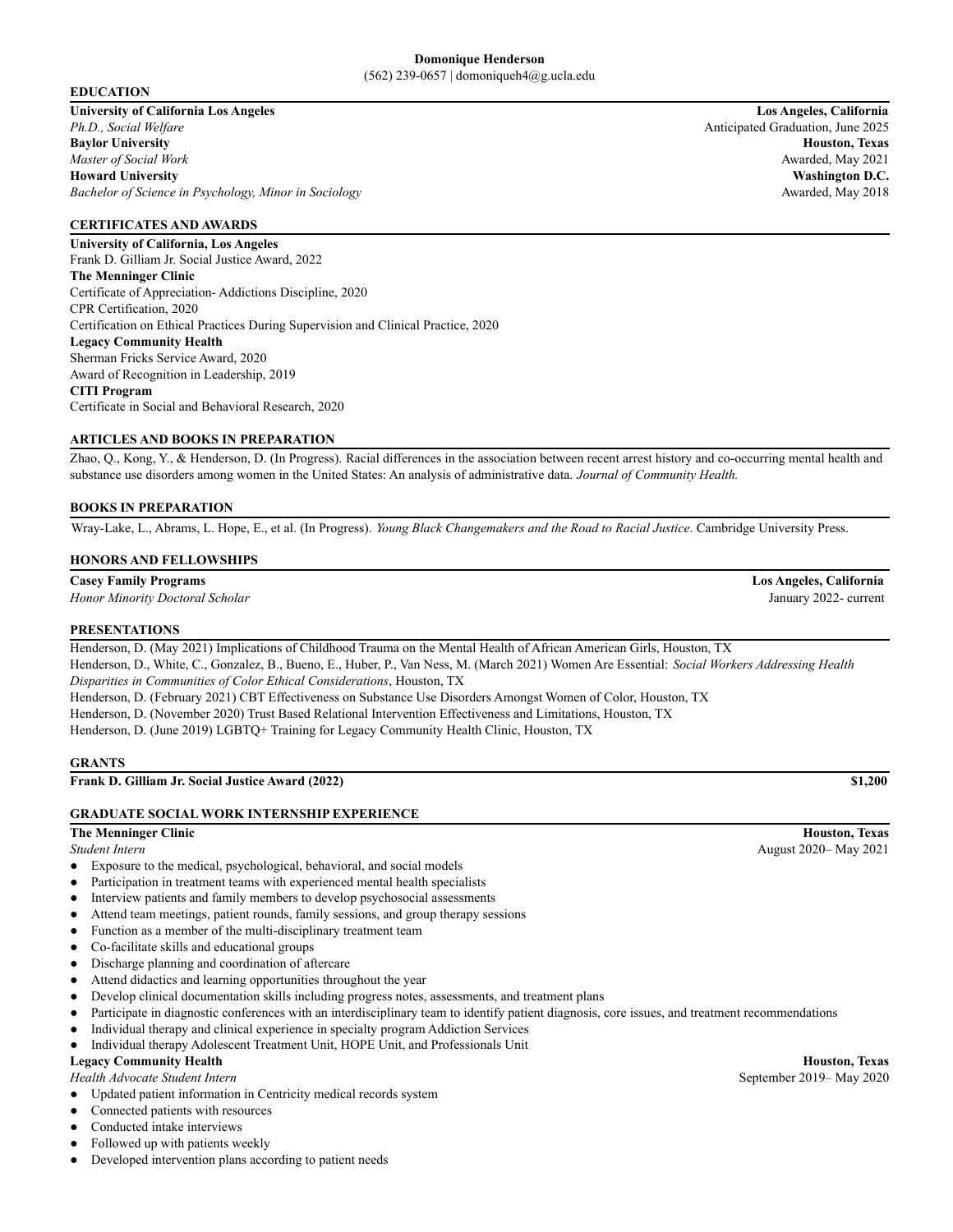- Completed projects and volunteered for educational presentations
- Facilitated supervision and case presentation
- Worked collaboratively with LCSWs, LMSWs, psychologists, and physicians to provide quality care

## **GRADUATE SOCIAL WORK RESEARCH EXPERIENCE**

## **UCLA & Casey Family Programs Los Angeles, California**

#### *Project Coordinator* January 2022- current

- Write study recruitment letters
- **Use Stata**
- Co-author systematic review
- Communicate with partnering agencies
- Organize data

#### **UCLA Los Angeles, California**

#### *Research Apprentice* September 2021- current

- Young Black Changemakers Study
- Assist in grant writing
- Collaborative writing with research team

# **SERVE Program, Baylor University Garland School of Social Work Houston, Texas**

#### *Research Assistant* August 2020– June 2021

- The SERVE (Support, Empower, Respect, Value, and Encourage) Women and Girls project is funded by the Grant Me the Wisdom Foundation to encourage social work students to focus their education and research on the area and practice with women and girls
- Prepare, maintain and update website materials
- Write and contribute to publications of supervisor and write blogs about research interests
- Attend project meetings
- Search for and appraise literature

#### **Baylor University Garland School of Social Work Houston, Texas**

## *Research Assistant* August

2020–2021

- Gather information and relevant literature to support data
- Obtain Add Health Restricted Data Set

## **Choices4Health Program, UT-Austin, NIH funded NIAAA Study Houston, Texas**

*Volunteer Research Assistant* Summer 2020

- Conduct follow up assessments with participants
- Update participant folders
- Record data

#### **Baylor University Garland School of Social Work Houston, Texas**

- Gather information and relevant literature to support data
- Organize qualitative data/ interpret and analyze qualitative results
- International research
- Prepare and manage research database
- Use NVivo and SPSS
- Work with vulnerable populations: HIV/AIDS and older adults

#### **STUDY ABROAD EXPERIENCE**

## **The Council on International Educational Exchange (CIEE) Prague, Czech Republic Study Abroad Summer Psychology Program** Summer 2017 *Psychoanalysis and Art Therapy Program*

#### **BACHELOR INTERNSHIP EXPERIENCE**

#### **Southern California Counseling Center Los Angeles, California**

*Intern/Volunteer under the Director of Outreach* 2015–2016

- Shadowed Psychologists, Psychiatrists, and Social Workers
- Assisted with intake interviews
- Responsible for assisting therapists with group therapy sessions

# **WORK EXPERIENCE**

## **Casey Family Programs Los Angeles, California Los Angeles, California**

- Conducts evaluation studies in partnership with jurisdictions across the country
- Provides evaluation technical assistance
- Work with Principal Investigators in planning and coordinating daily activities for assigned research project
- Prepare graphs, tables, and charts to present research information to management
- Monitor project progress on regular basis and report the same to management
- Assist in employee recruitment activities based on project needs
- Provide support in conducting laboratory experiments
- Maintain documentation for research procedures and findings for management review

*Graduate Assistant* September 2019– June 2020

*Project Coordinator* January 2022- current